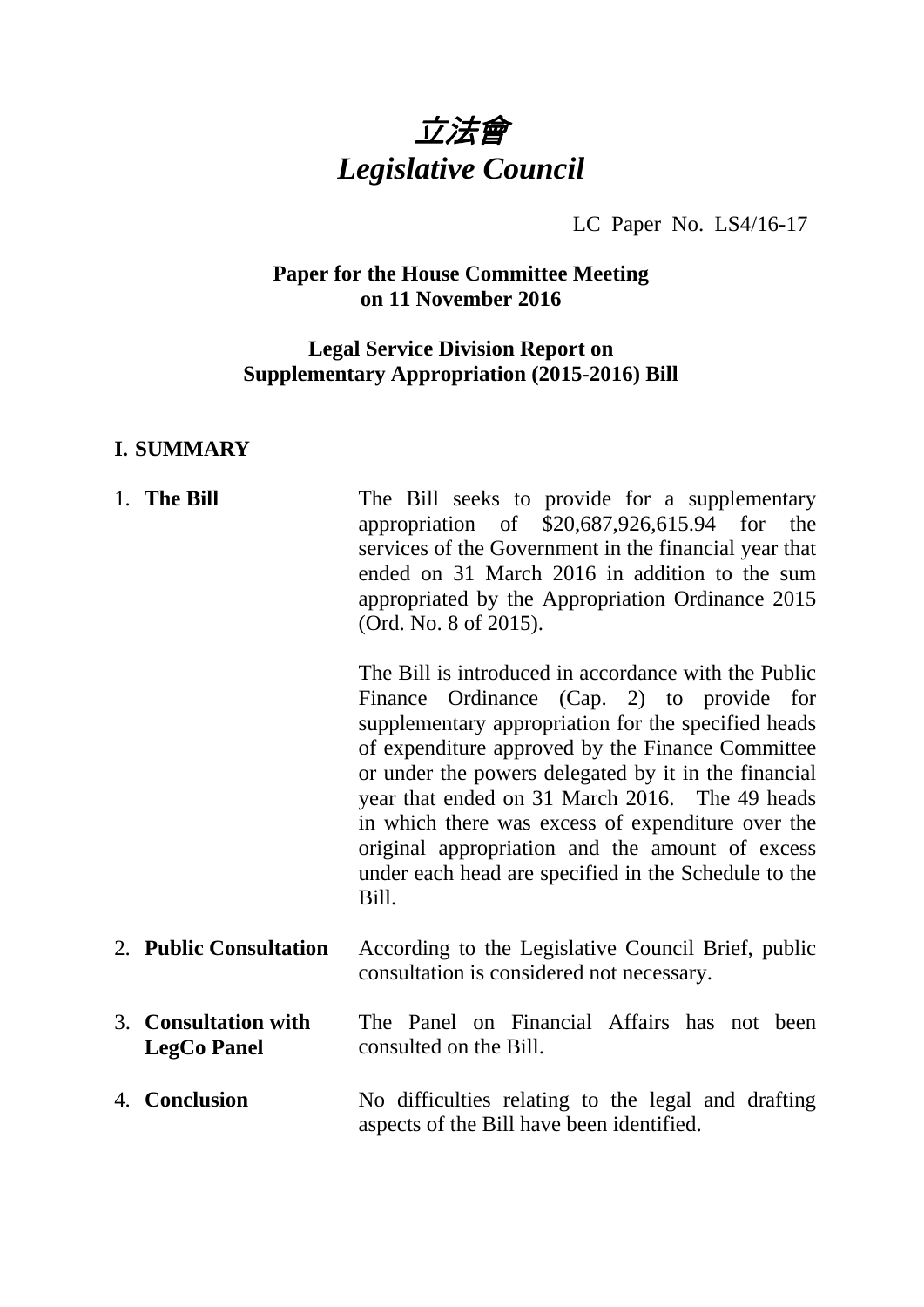## **II. REPORT**

 The date of First Reading of the Bill is 9 November 2016. Members may refer to the Legislative Council ("LegCo") Brief (File Ref: TsyB H 00/710/1/0 (C) Pt.7) issued by the Financial Services and the Treasury Bureau on 12 October 2016 for further details.

# **Object of the Bill**

2. The Bill seeks to provide for a supplementary appropriation of \$20,687,926,615.94 for the services of the Government in the financial year that ended on 31 March 2016 in addition to the sum appropriated by the Appropriation Ordinance 2015 (Ord. No. 8 of 2015) ("the Ordinance").

## **Background**

3. The Ordinance was passed in June 2015 to provide for the appropriation of a sum not exceeding \$361,347,460,000 from the general revenue for the services of the Government in the financial year from 1 April 2015 to 31 March 2016 under section 6 of the Public Finance Ordinance (Cap. 2). Upon the enactment of the Ordinance, the estimates of expenditure for the 2015-2016 financial year are deemed to be approved to the extent that they are provided for in the Ordinance and shall have effect from the first day of the financial year.

4. In the course of the 2015-2016 financial year, the Government made changes to the approved estimates of expenditure with the approval of the Finance Committee or under the powers delegated by it in accordance with section 8 of Cap. 2. Under section 9 of Cap. 2, if at the close of account for a financial year it is found that expenditure charged to any head is in excess of the sum appropriated for that head by the Appropriation Ordinance for that financial year, the excess shall be included in a Supplementary Appropriation Bill which shall be introduced into LegCo as soon as practicable after the close of that financial year.

### **Provisions of the Bill**

5. This Bill is introduced in accordance with section 9 of Cap. 2 to seek final legislative authority for the supplementary appropriation under the specified heads of expenditure in the 2015-2016 financial year. The 49 heads in which there was excess of expenditure over the original appropriation and the amount of excess under each head are specified in the Schedule to the Bill. Clause 2 provides for the approval of the appropriation of \$20,687,926,615.94 in the manner expressed in the Schedule.